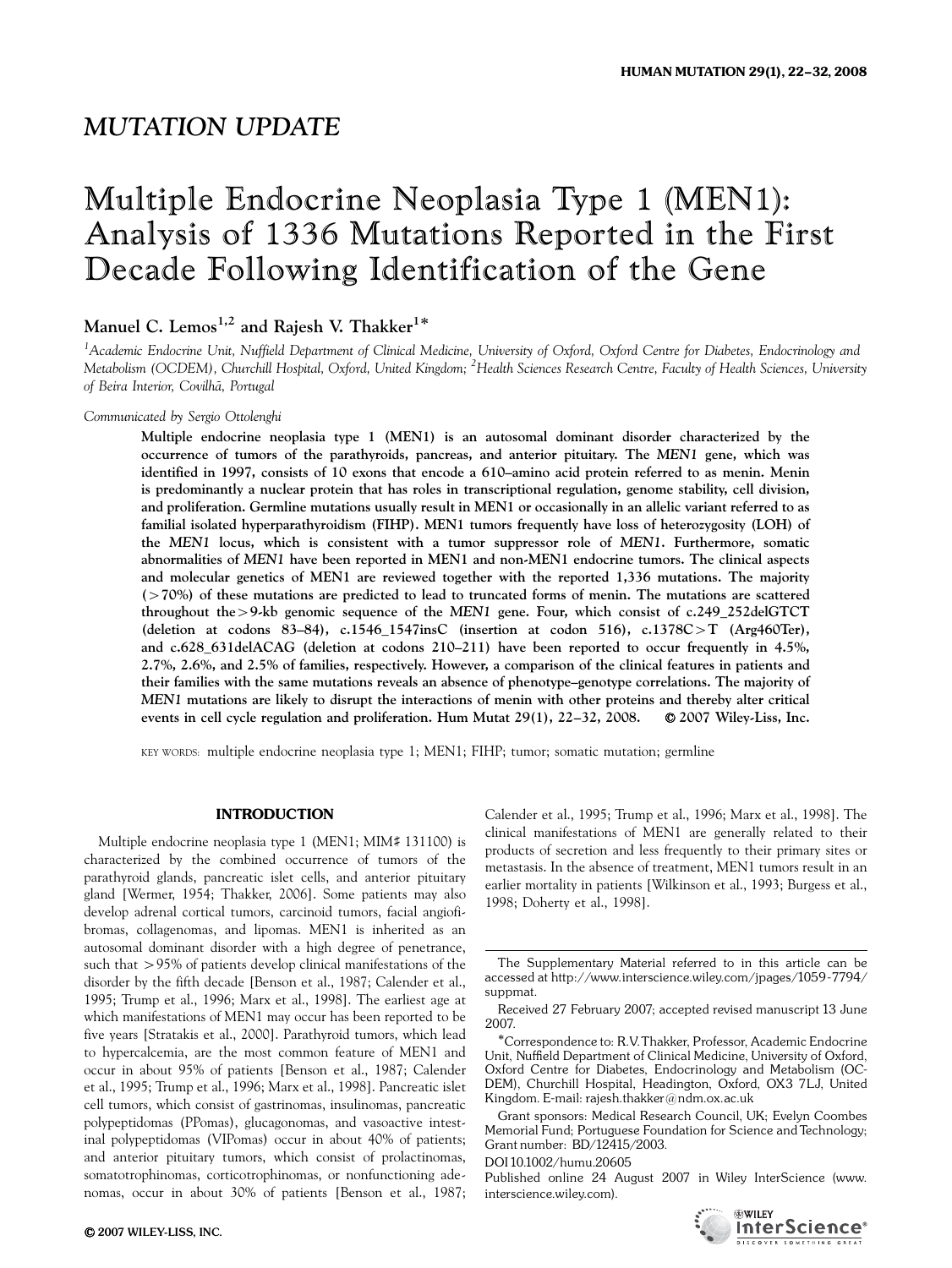Genetic mapping studies that investigated pancreatic and parathyroid tumor DNA for loss of heterozygosity (LOH) and segregation studies of families with MEN1 indicated that the MEN1 gene was likely to represent a tumor-suppressor gene located on chromosome 11q13 [Larsson et al., 1988; Friedman et al., 1989; Thakker et al., 1989]. The MEN1 gene, which was identified in 1997 [Chandrasekharappa et al., 1997; European Consortium on MEN1, 1997], consists of 10 exons (Fig. 1) that span approximately  $> 9 \text{ kb}$  of genomic DNA and encodes a 610–amino acid protein referred to as menin. The main transcript of the MEN1 gene is a 2.8-kb mRNA. However, at least six alternative transcripts have been reported with variations in their

content of the 5'-untranslated region; none of these affect the coding region [Khodaei-O'Brien et al., 2000]. One additional very rare variant that would result in an elongation of the reading frame by 15 bases at the exon 2–intron 2 junction has also been reported [Chandrasekharappa and Teh, 2003]. Menin, which is ubiquitously expressed, is predominantly a nuclear protein in nondividing cells [Guru et al., 1998], but in dividing cells it is found mainly in the cytoplasm [Huang et al., 1999]. Menin has at least three nuclear localization signals (NLSs) [La et al., 2006]. The truncated MEN1 proteins that would result from the nonsense and frameshift mutations, if expressed, would lack at least one of these nuclear localization signals (Fig. 1). Menin has been shown



FIGURE 1. Schematic representation of the genomic organization of the MEN1 gene, its encoded protein (menin) and regions that interact with other proteins. A: The human MEN1 gene consists of 10 exons that span more than 9 kb of genomic DNA and encodes a 610-amino acid protein. The 1.83-kb coding region (indicated by shaded region) is organized into nine exons (exons 2-10) and eight introns (indicated by a line but not to scale). The sizes of the exons (boxes) range from 41-1,297 bp, and that of the introns range from 80-1,564 bp. The start (ATG) and stop (TGA) codons in exons 2 and 10, respectively, are indicated. Exon 1, the 5' part of exon 2, and the 3' part of exon 10 are untranslated (indicated by open boxes). The promoter region is located within a few 100 bp upstream of exon 2. The sites of the nine germline mutations (I-IX) that occur with a frequency  $>1.5$ % (Table 2) are shown and their respective frequencies (scale shown on the right) are indicated by the vertical lines above the gene.These germline mutations, which collectively represent 20.6% of all reported germline mutations, are: I, c.249\_252delGTCT; II, c.292C>T; III, c.358\_360delAAG; IV, c.628\_631delACAG; V, c.784-9G > A; VI, c.1243C > T; VII, c.1378C > T; VIII, c.1546delC; and IX, c.1546\_1547insC. The locations of the 24 polymorphisms (a-x; Table 3) are illustrated. B: Menin has three NLSs at codons  $479-497$  (NLS1), 546-572 (NLSa), and 588-608 (NLS2), indicated by closed boxes, and five putative guanosine triphosphatase (GTPase) sites (G1-G5) indicated by closed bars. C: Menin regions that have been implicated in the binding to different interacting proteins are indicated by open boxes. These are JunD (codons  $1-40$ , 139 $-242$ , and 323 $-428$ ); nuclear factor-kappa B (NF-kB) (codons 305 $-381$ ); Smad3 (codons 40 $-278$ , and 477 $-610$ ); placenta and embryonic expression, Pem (codons 278-476); NM23H1 (codons 1-486); a subunit of replication protein A (RPA2) (codons 1-40, and 286-448); NMHC II-A (codons 154-306); FANCD2 (codons 219-395); mSin3A (codons 371-387); HDAC1 (codons 145-450); ASK (codons 558-610); and CHES1 (codons 428-610). The regions of menin that interact with GFAP, vimentin, Smad 1/5, Runx2, MLL-histone methyltransferase complex, and estrogen receptor-alpha remain to be determined.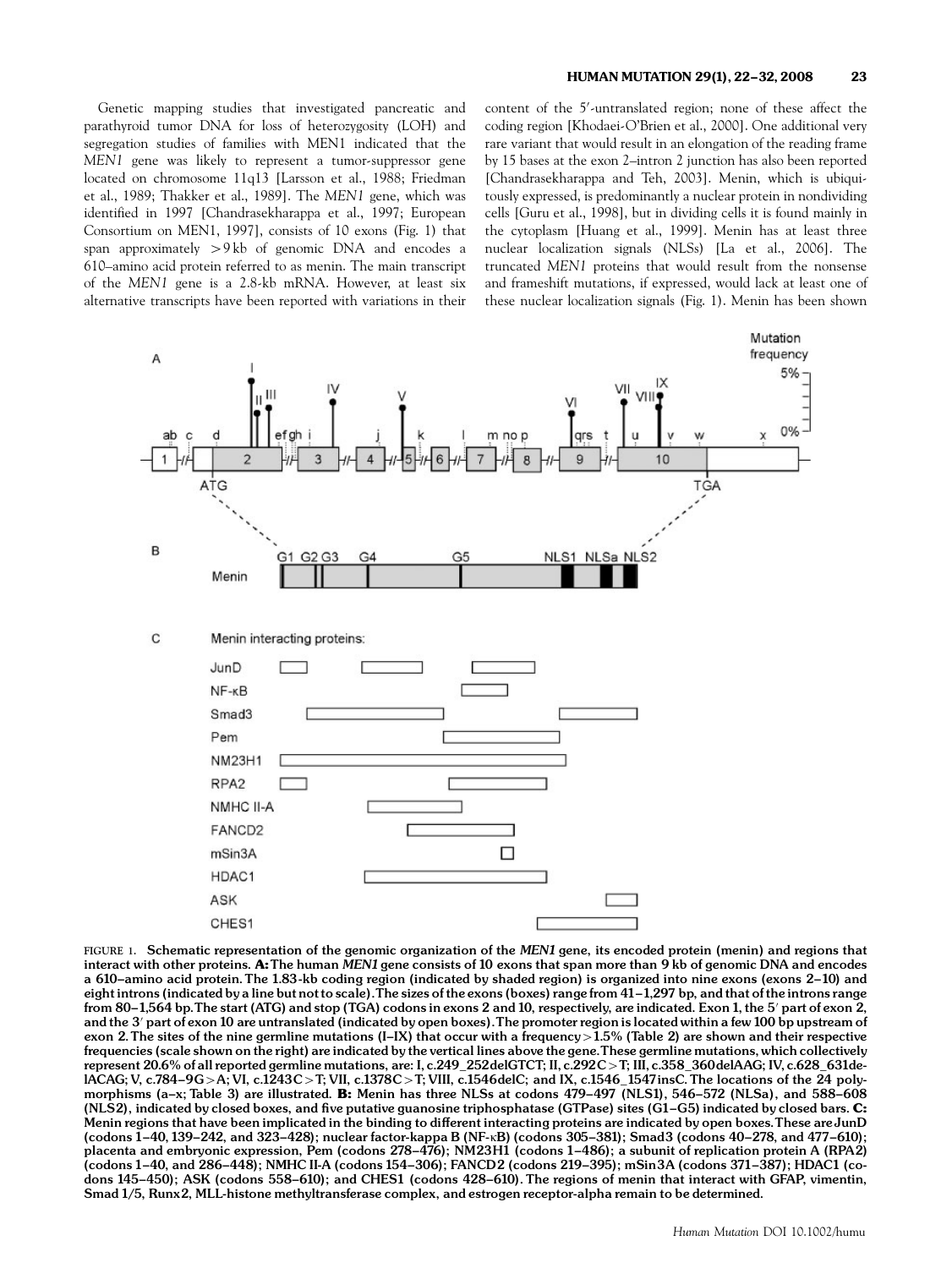to interact with a number of proteins [Agarwal et al., 2005; Balogh et al., 2006] that are involved in transcriptional regulation, genome stability, cell division and proliferation (Fig. 1; Table 1). This review will focus on the germline MEN1 mutations that have been reported in patients with MEN1 and other hereditary endocrine disorders, together with the somatic abnormalities and mutations reported in MEN1 tumors and sporadic non-MEN1 tumors.

# MUTATIONS AND POLYMORPHISMS

A database of the published MEN1 mutations, since the identification of the gene in 1997, was constructed by searching the NCBI PubMed literature database for articles in English, using the keywords MEN1 and Mutation. A total of 159 articles reporting 1,336 MEN1 sequence abnormalities (1,133 germline and 203 somatic mutations) were identified and evaluated. Sequence changes described as polymorphisms occurring in over 1% of control alleles were also assessed. By using the standard recommended nomenclature [den Dunnen and Antonarakis, 2001], we observed that some mutations that had been described as novel, were instead previously reported sequence changes and this was particularly the case for those occurring at repetitive

TABLE 1. Functions of Menin Indicated by Direct InteractionsWith Proteins and Other Molecules

| <b>Function</b>      | Interacting partner  | Reference                 |  |
|----------------------|----------------------|---------------------------|--|
| <b>Transcription</b> | JunD                 | Agarwal et al. [1999]     |  |
| regulation           | NFkB (p50, p52, p65) | Heppner et al. [2001]     |  |
|                      | Pem                  | Lemmens et al. [2001]     |  |
|                      | Sin3A                | Kim et al. [2003]         |  |
|                      | HDAC                 | Kim et al. [2003]         |  |
|                      | Smad1                | Sowa et al. [2004]        |  |
|                      | Smad <sub>3</sub>    | Kaji et al. [2001]        |  |
|                      | Smad <sub>5</sub>    | Sowa et al. [2004]        |  |
|                      | Runx2                | Sowa et al. [2004]        |  |
|                      | MLL histone methyl-  | Hughes et al. [2004];     |  |
|                      | transferase complex  | Yokoyama et al. [2004]    |  |
|                      | ER-alpha             | Dreijerink et al. [2006]  |  |
|                      | CHES1                | Busygina et al. [2006]    |  |
|                      | Double-stranded DNA  | La et al. [2004]          |  |
| Genome               | RPA <sub>2</sub>     | Sukhodolets et al. [2003] |  |
| stability            | <b>FANCD2</b>        | Jin et al. [2003]         |  |
| Cell division        | <b>NMMHC II-A</b>    | Obungu et al. [2003]      |  |
|                      | <b>GFAP</b>          | Lopez-Egido et al. [2002] |  |
|                      | Vimentin             | Lopez-Egido et al. [2002] |  |
| Cell cycle control   | nm23 <sup>(a)</sup>  | Ohkura et al. [2001]      |  |
|                      | ASK                  | Schnepp et al. [2004]     |  |

<sup>a</sup>Functions reported include involvement in cell cycle withdrawal, decrease of cell motility, cell differentiation, apoptosis, and DNA repair.

sequences. In addition, for some other abnormalities, it was not possible to determine the exact nucleotide change, due to insufficient data in the report. Examples of this included insertions in which the exact nucleotide sequences were not specified and nonsense mutations such as Trp198Ter (Supplementary Table S1; available online at http://www.interscience.wiley.com/jpages/1059- 7794/suppmat), which could either result from a change of the triplet TGG to TGA, or to TAG [Agarwal et al., 1997; Hamaguchi et al., 1999]. The proportion of such undetermined nucleotide changes, due to insufficient data, was 6%. However, these were included in our analysis of the total of 1,133 independent MEN1 germline mutations, which consisted of 459 different germline mutations (Supplementary Table S1), and 203 somatic mutations, which consisted of 167 different mutations. A total of 61 of the germline mutations were also found to occur as somatic mutations, thus yielding 565 different MEN1 mutations.

The 1,133 germline mutations (Supplementary Table S1) were scattered throughout the entire 1,830-bp coding region and splicesites of the MEN1 gene, and consisted of 23% nonsense mutations, 9% splice site mutations, 41% frameshift deletions or insertions, 6% in-frame deletions or insertions, 20% missense mutations, and 1% whole or partial gene deletions. Several mutations were found to recur in apparently unrelated kindreds, thereby indicating potential mutational hot spots (Fig. 1; Table 2). Mutations at four sites accounted for 12.3% of all mutations (c.249\_252delGTCT, deletion at codons 83–84; c.1546\_1547insC, insertion at codon 516;  $c.1378C > T$  (Arg460Ter); and c.628\_631delACAG, deletion at codons 210–211). The three deletional or insertional frameshift mutations occurred in repetitive DNA sequences and this is consistent with a replication-slippage model of mutagenesis. A total of 24 different polymorphisms (12 in the coding region [10 synonymous and two nonsynonymous], nine in the introns, and three in the untranslated regions) of the MEN1 gene have also been reported (Fig. 1; Table 3). It is important to recognize the occurrence of these polymorphisms as they need to be distinguished from mutations when performing analysis for genetic diagnosis, and also because they may occasionally help in segregation analysis in families in whom a MEN1 mutation has not been identified. The proportion of MEN1 patients without mutations could not be determined in this database analysis because of the underlying bias to report chiefly on identified mutations. However, some studies have reported that between 5% and 10% of MEN1 patients will not harbor mutations in the coding region or adjacent splice sites [Agarwal et al., 1997; Chandrasekharappa et al., 1997; European Consortium on MEN1, 1997; Bassett et al., 1998; Giraud et al., 1998; Teh et al., 1998; Pannett and Thakker, 1999]. Such MEN1

TABLE 2. MEN1 Germline Mutations Occurring in Over 1.5% of Affected Families

|                             | DNA sequence        |          |           |                  |                       |
|-----------------------------|---------------------|----------|-----------|------------------|-----------------------|
| <b>Mutation<sup>a</sup></b> | change <sup>o</sup> | Exon     | Codon     | Predicted effect | Frequency<br>$(\%)^c$ |
|                             | c.249_252delGTCT    |          | $83 - 84$ |                  | 4.5                   |
| II                          | c.292 $C > T$       |          | 98        | ns, Arg98Ter     | 1.5                   |
| Ш                           | c.358 360delAAG     |          | 120       |                  |                       |
| IV                          | c.628 631delACAG    |          | 210-211   | ts               | 2.5                   |
| v                           | c.784–9G $> A$      | Intron 4 |           | <b>SD</b>        | 1.9                   |
| VI                          | c.1243C $>$ T       |          | 415       | ns, Arg415Ter    | 1.5                   |
| <b>VII</b>                  | c.1378 $C > T$      | 10       | 460       | ns, Arg460Ter    | 2.6                   |
| <b>VIII</b>                 | c.1546delC          | 10       | 516       |                  | 1.8                   |
| IX                          | c.1546_1547insC     | 10       | 516       | ΙS               | 2.7                   |

<sup>a</sup>Mutation number as referred to in Fig. 1.

 $^{\rm b}$ Mutations are numbered in relation to the MEN1 cDNA reference sequence (GenBank accession number NM\_130799.1), whereby nucleotide +1 corresponds to the A of the ATGtranslation initiation codon.

<sup>c</sup>Frequencies based on 1,133 reported MEN1 independent germline mutations.

fs, frameshift mutation; ns, nonsense mutation; sp, splice-site mutation; if, in-frame mutation.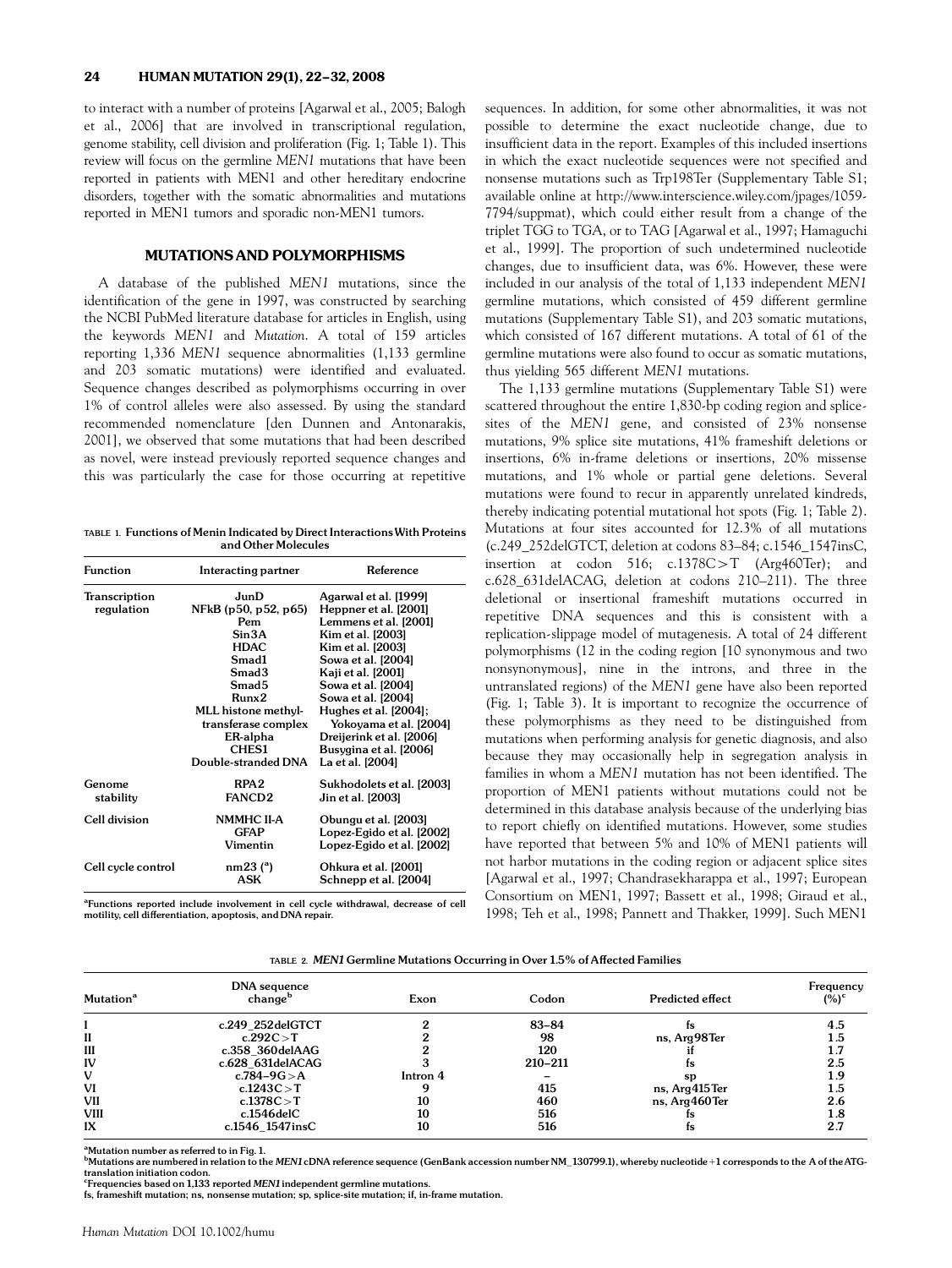| Polymorphism <sup>a</sup> | DNA sequence change <sup>b</sup> | Exon     | Codon change | Reference <sup>c</sup>          | Allele frequency <sup>d</sup> |
|---------------------------|----------------------------------|----------|--------------|---------------------------------|-------------------------------|
| a                         | c.-533 $T > A$                   |          |              | Giraud et al. [1998]            | 0.32                          |
| b                         | c.-533T $>$ C                    |          |              | Giraud et al. [1998]            | 0.12                          |
| c                         | c.-39 $C > G$                    | Intron 1 |              | Giraud et al. [1998]            | 0.20                          |
| d                         | n/a                              |          | Leu10Leu     | Nord et al. [2000]              | n/a                           |
| e                         | c.435C > T                       |          | Ser145Ser    | Agarwal et al. [1997]           | 0.01                          |
|                           | $c.445 + 183G > A$               | Intron 2 |              | Sato et al. [2000]              | 0.05                          |
| g                         | $c.446 - 127A > T$               | Intron 2 |              | Fujii et al. [1999]             | n/a                           |
| h                         | $c.446 - 58C > T$                | Intron 2 |              | Agarwal et al. [1997]           | 0.01                          |
|                           | c.512 $G > A$                    | 3        | Arg171Gln    | Chandrasekharappa et al. [1997] | 0.01                          |
|                           | c.768 $T > C$                    |          | Leu256Leu    | Agarwal et al. [1997]           | 0.01                          |
| k                         | $c.824 + 31T > C$                | Intron 5 |              | Villablanca et al. [2002]       | n/a                           |
|                           | $c.913 - 3C > G$                 | Intron 6 |              | Cebrian et al. [2003]           | 0.02                          |
| m                         | c.1026 $G > A$                   |          | Ala342Ala    | Bergman et al. [2000]           | 0.01                          |
| n                         | c.1050-92 $C > T$                | Intron 7 |              | Jager et al. [2006]             | 0.03                          |
| $\mathbf{o}$              | c.1050-3C $>$ G                  | Intron 7 |              | Bassett et al. [1998]           | 0.02                          |
| р                         | c.1101A $>$ C                    | 8        | Val367Val    | Shan et al. [1998]              | n/a                           |
| q                         | c.1254C > T                      | 9        | Asp418Asp    | Chandrasekharappa et al. [1997] | 0.42                          |
|                           | c.1296 $G > A$                   | 9        | Leu432Leu    | Chandrasekharappa et al. [1997] | 0.01                          |
| s                         | c.1299T $>$ C                    | q        | His433His    | Schmidt et al. [1999]           | 0.01                          |
| t                         | $c.1350 + 103G > C$              | Intron 9 |              | Jager et al. [2006]             | 0.42                          |
| u                         | c.1434C > T                      | 10       | Gly478Gly    | Fujii et al. [1999]             | n/a                           |
| v                         | c.1621 $G > A$                   | 10       | Ala541Thr    | Chandrasekharappa et al. [1997] | 0.04                          |
| W                         | c.1764 $G > A$                   | 10       | Lys588Lys    | Miedlich et al. [2000]          | n/a                           |
| x                         | c.1833*305_1833*307 delCTC       | 10       |              | Sato et al. [2000]              | 0.05                          |

TABLE 3. Polymorphisms of the MEN1 Gene

<sup>a</sup>Polymorphism letter as referred to in Fig. 1.

 $^{\rm b}$ Polymorphisms are numbered in relation to the MEN1 cDNA reference sequence (GenBank accession number NM\_130799.1), whereby nucleotide+1 corresponds to the A of the ATG-translation initiation codon.

c First literature report.

<sup>d</sup>Frequency presented in first literature report.<br>n/a, data not available.



FIGURE 2. Frequencies of the types of MEN1 mutations reported in 1,091 MEN1 kindreds and 42 FIHP kindreds. Missense mutations were more frequent in FIHP than in MEN1 kindreds (chi-squared test,  $P < 0.01$ <sup>\*</sup>). del, deletion; ins, insertion.

patients may harbor mutations in the promoter or untranslated regions, or introns, or they may represent phenocopies.

# BIOLOGICAL RELEVANCE MEN1 Mutations in Hereditary Endocrine Disorders

The role of the MEN1 gene in the etiology of other inherited endocrine disorders, in which either parathyroid or pituitary tumors occur as isolated endocrinopathies, has been investigated by mutational analysis. MEN1 mutations have been reported in 42 families with isolated hyperparathyroidism (FIHP) and 38% of these are missense mutations that are less likely to result in an

inactivated protein. This contrasts significantly  $(P<0.01)$  with the situation in MEN1 patients in whom 20% are missense mutations (Fig. 2). These observations are consistent with a more likely association between missense mutations and the milder FIHP variant, but it is important to note that the mutations associated with FIHP are also scattered throughout the coding region and not clustered, a situation that is similar to that found for germline MEN1 mutations. Furthermore, the occurrence of proteintruncating mutations in FIHP patients and particularly deletions, such as the 4 bp deletion involving codons 83–84 (Table 2), which are identical to those observed in MEN1 patients, makes it difficult to establish an unequivocal phenotype–genotype correlation.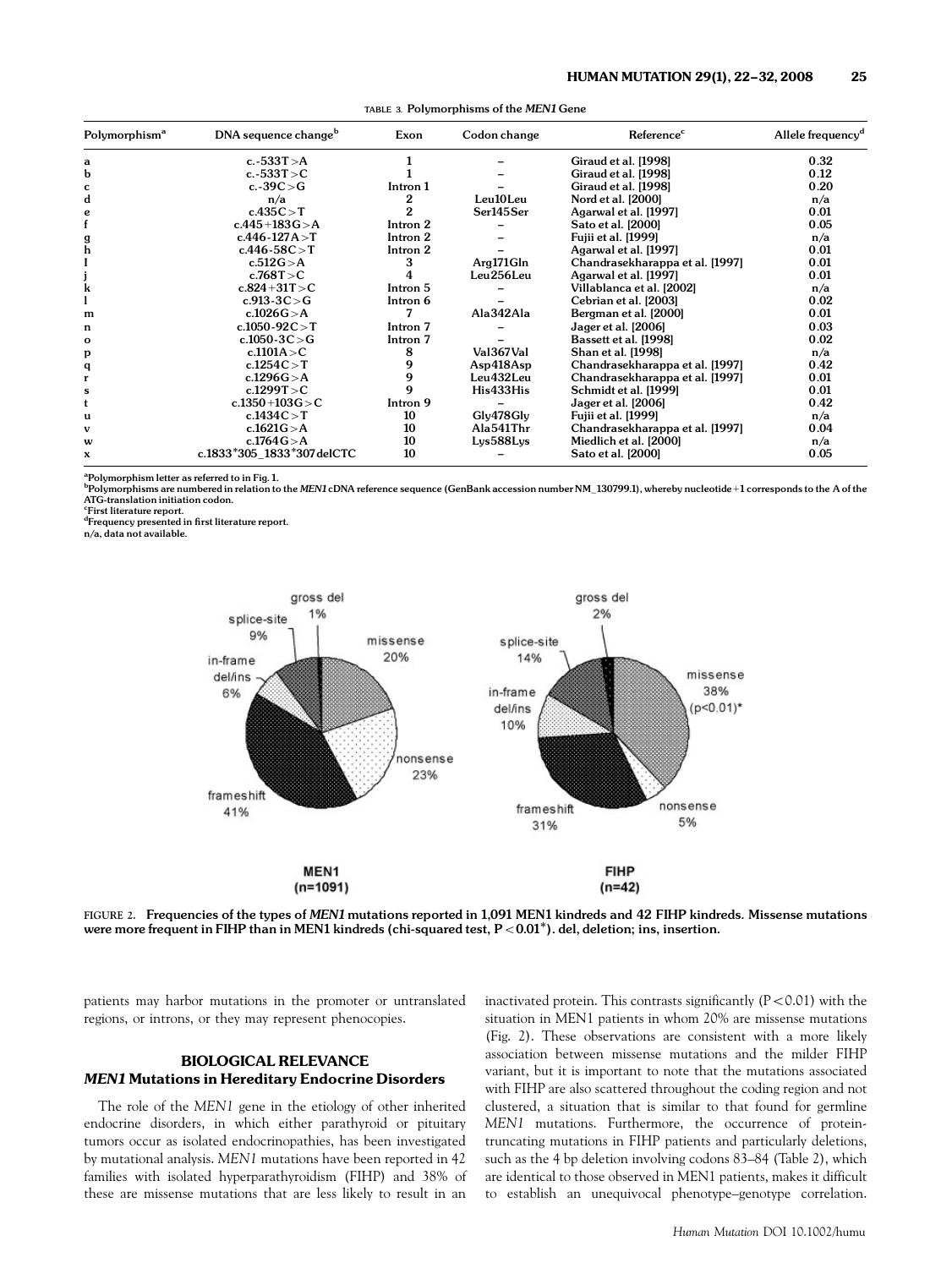However, the sole occurrence of parathyroid tumors is remarkable in FIHP families that harbor similar MEN1 mutations as MEN1 families, and the mechanisms that determine the altered phenotypic expressions of these mutations remain to be elucidated. In addition, nonsense mutations (Tyr312Ter and Arg460- Ter) have been detected in MEN1 families with the Burin or prolactinoma variant, which is characterized by a high occurrence of prolactinomas and a low occurrence of gastrinomas [Agarwal et al., 1997; Olufemi et al., 1998; Hao et al., 2004]. Furthermore, a splice-site mutation (c.446–3C $>$ G) has been detected in an MEN1 kindred from Tasmania, in whom there is an absence of somatotrophinomas [Burgess et al., 1996, 2000]. However, some other families with isolated acromegaly do not have abnormalities of the MEN1 gene [Soares and Frohman, 2004], even though segregation analysis and tumor deletion mapping have indicated that the gene is likely to be located on chromosome 11q13 [Soares and Frohman, 2004; Soares et al., 2005]. Interestingly, mutations of the aryl hydrocarbon receptor interacting protein (AIP) gene, which is also located on chromosome 11q13 and 2.7 Mb telomeric to the MEN1 gene, have been identified in some families with isolated acromegaly [Vierimaa et al., 2006].

# MEN1 Mutations in Sporadic Non-MEN1 EndocrineTumors

Parathyroid, pancreatic islet cell, and anterior pituitary tumors may occur either as part of MEN1 or more commonly as sporadic, nonfamilial tumors. Tumors from patients with MEN1 have been observed to harbor the germline mutation together with a somatic LOH involving chromosome 11q13 or point mutations [Pannett and Thakker, 2001], as expected from Knudson's model and the proposed role of the MEN1 gene as a tumor suppressor. However, LOH involving chromosome 11q13, which is the location of MEN1, has also been observed in 5% to 50% of sporadic endocrine tumors, thus implicating the MEN1 gene in the etiology of these tumors [Bystrom et al., 1990; Thakker et al., 1993]. Somatic MEN1 mutations have been detected in  $\sim$ 20% of sporadic parathyroid tumors [Heppner et al., 1997; Carling et al., 1998; Farnebo et al., 1998; Shan et al., 1998; Ludwig et al., 1999; Pannett and Thakker, 2001], ~40% of gastrinomas [Zhuang et al., 1997a; Wang et al., 1998; Mailman et al., 1999], ~15% of insulinomas [Zhuang et al., 1997a; Shan et al., 1998; Cupisti et al., 2000], 60% of VIPomas [Shan et al., 1998; Wang et al., 1998],  $\sim$ 15% of nonfunctioning pancreatic tumors [Hessman] et al., 1998],  $\sim 60\%$  of glucagonomas [Hessman et al., 1998],  $<$  5% of adrenal cortical tumors [Gortz et al., 1999a],  $\sim$ 35% of bronchial carcinoid tumors [Debelenko et al., 1997; Fujii et al., 1999; Gortz et al., 1999b],  $< 5\%$  of anterior pituitary adenomas [Zhuang et al., 1997b; Prezant et al., 1998; Tanaka et al., 1998],  $\sim$ 10% of angiofibromas [Boni et al., 1998], and  $\sim$ 30% of lipomas [Vortmeyer et al., 1998]. These 203 somatic mutations are scattered throughout the 1,830-bp coding region, and 18% are nonsense mutations, 40% are frameshift deletions or insertions, 6% are in-frame deletions or insertions, 7% are splice-site mutations, and 29% are missense mutations. A comparison of the locations of the somatic and germline mutations revealed a higher frequency of somatic mutations in exon 2 (39% (somatic) vs.  $23\%$  (germline);  $P < 0.001$ ), but the significance of this observation in the context of the Knudson two-hit hypothesis remains to be elucidated. The tumors harboring a somatic MEN1 mutation had chromosome 11q13 LOH as the other genetic abnormality, or ''hit'', consistent with Knudson's hypothesis. These studies indicate that although inactivation of the MEN1 gene may

have a role in the etiology of some sporadic endocrine tumors, the involvement of other genes, for example, the GNAS1 gene encoding the G protein–stimulatory alpha subunit [Landis et al., 1989; Lyons et al., 1990; Thakker et al., 1993], with major roles in the etiology of such sporadic endocrine tumors, is highly likely.

# Function of the MEN1 Protein (Menin)

Menin has no homology to any known proteins or sequence motifs that would provide clues as to its function other than the presence of three NLSs in its C-terminal segment. Subcellular localization studies have shown that menin is predominantly a nuclear protein [Guru et al., 1998; La et al., 2006] and studies of protein–protein interactions have revealed that menin interacts with several proteins involved in transcriptional regulation, genome stability, cell division, and proliferation (Fig. 1; Table 1). Thus, in transcriptional regulation, menin has been shown to interact with: the activating protein-1 (AP-1) transcription factor JunD [Agarwal et al., 1999] and to suppress Jun-mediated transcriptional activation [Hirai et al., 1989; Ryder et al., 1989; Pfarr et al., 1994]; members (e.g., p50, p52, and p65) of the nuclear factor-kappa B (NF-kB) family of transcriptional regulators to repress NF-kB-mediated transcriptional activation [Heppner et al., 2001]; members of the Smad family, Smad3 and the Smad 1/5 complex, that are involved in the transforming growth factor- $\beta$ (TGF-b) [Kaji et al., 2001], and the bone morphogenetic protein-2 (BMP-2) signaling pathways [Sowa et al., 2003], respectively; Runx2, also called cbfa1, which is a common target of TGF- $\beta$ and BMP-2 in differentiating osteoblasts [Sowa et al., 2004]; and the mouse placental embryonic (Pem) expression gene, which encodes a homeobox-containing protein [Lemmens et al., 2001]. Additional studies have shown that the interaction of menin with JunD may be mediated by a histone deacetylase-dependent mechanism, via recruitment of an mSin3A-histone deacetylase (HDAC) complex to repress JunD transcriptional activity [Kim et al., 2003]. Recently, the forkhead transcription factor CHES1 has been shown to be a component of this transcriptional repressor complex and to interact with menin in an S-phase checkpoint pathway related to DNA damage response [Busygina et al., 2006]. Menin uncouples ELK-1, JunD, and c-Jun phosphorylation from mitogen-activated protein kinase (MAPK) activation [Gallo et al., 2002] and suppresses insulin-induced c-Jun-mediated transactivation in CHO-1R cells [Yumita et al., 2003].

A wider role in transcription regulation has also been suggested, as menin has been shown to be an integral component of histone methyltransferase complexes that contain members from the mixed-lineage leukemia (MLL) and trithorax protein family [Hughes et al., 2004]. These can methylate the lysine 4 residue of histone H3 (H3K4) and H3K4 trimethylation is linked to activation of transcription. Menin, as a component of this MLL complex, regulates the expression of genes such as the Hox homeobox genes [Yokoyama et al., 2004] and the genes for cyclindependent kinase inhibitors, p27 and p18 [Karnik et al., 2005; Milne et al., 2005]. Menin has been shown to directly interact with the nuclear receptor for estrogen ( $ER\alpha$ ) and to act as a coactivator for ERa-mediated transcription, linking the activated estrogen receptor to histone H3K4 trimethylation [Dreijerink et al., 2006]. Menin has also been shown to bind to a broad range of gene promoters, independently of the histone methyltransferase complex, suggesting that menin functions as a general transcriptional regulator that helps maintain stable gene expression, perhaps by cooperating with other, currently unknown proteins [Scacheri et al., 2006]. Menin also directly binds to doubled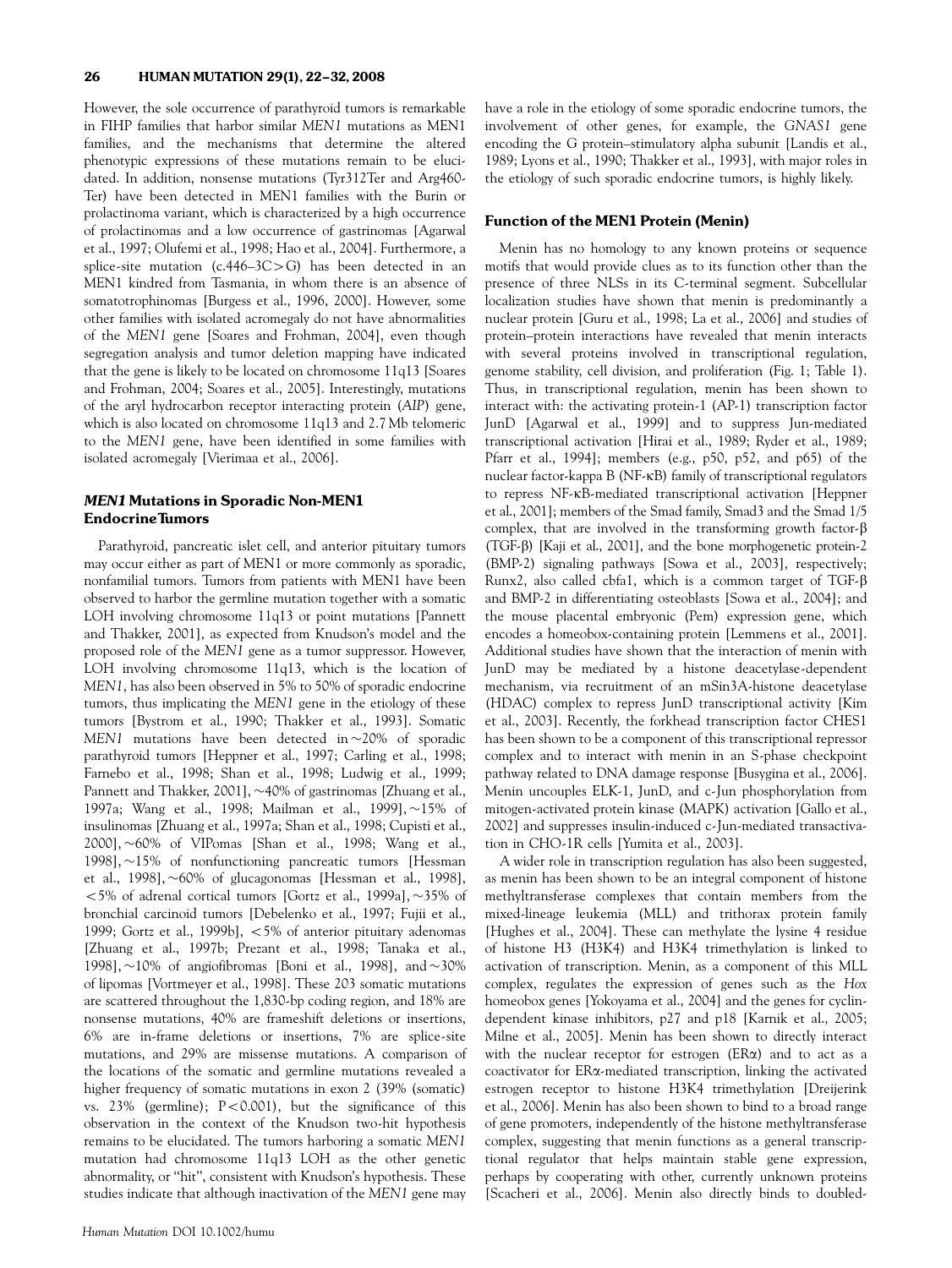stranded DNA and this is mediated by the positively-charged residues in the NLSs in the carboxyl terminus of menin [La et al., 2004]. The NLSs appear to be necessary for menin to repress the expression of the insulin-like growth factor binding protein-2 (IGFBP-2) gene by binding to the IGFBP-2 promoter. In addition, each of the NLSs has also been reported to be involved in meninmediated induction of caspase 8 expression [La et al., 2006]. The NLSs may therefore have roles in controlling gene transcription as well as targeting menin into the nucleus.

A role for menin in controlling genome stability has been proposed because of its interactions with: a subunit of replication protein (RPA2), which is a heterotrimeric protein required for DNA replication, recombination, and repair [Sukhodolets et al., 2003]; and the FANCD2 protein, which is involved in DNA repair and mutations of which result in the inherited cancer-prone syndrome of Fanconi's anemia [Jin et al., 2003]. Menin also has a role in regulating cell division as it interacts with: the nonmuscle myosin II-A heavy chain (NMHC II-A), which participates in mediating alterations in cytokinesis and cell shape during cell division [Obungu et al., 2003]; and the glial fibrillary acidic protein (GFAP) and vimentin, which are involved in the intermediate filament network [Lopez-Egido et al., 2002]. Menin also has a role in cell cycle control as it interacts with: the tumor metastases suppressor NM23H1/ nucleoside diphosphate kinase, which induces guanosine triphosphate (GTP)ase activity [Ohkura et al., 2001; Yaguchi et al., 2002] and the activator of S-phase kinase (ASK), which is a component of the Cdc7/ASK kinase complex that is crucial for cell proliferation. Indeed, menin has been shown to completely repress ASK-induced cell proliferation [Schnepp et al., 2004].

The functional role of menin as a tumor suppressor also has been investigated, and studies in human fibroblasts have revealed that menin acts as a repressor of telomerase activity via hTERT (a protein component of telomerase) [Lin and Elledge, 2003]. Furthermore, overexpression of menin in the human endocrine pancreatic tumor cell line (BON1) resulted in an inhibition of cell growth [Stalberg et al., 2004] that was accompanied by upregulation of JunD expression but downregulation of delta-like protein 1/preadipocyte factor-1, proliferating cell nuclear antigen, and QM/Jif-1, which is a negative regulator of c-Jun [Stalberg et al., 2004]. These findings of growth suppression by menin were observed in other cell types. Thus, expression of menin in the RAS-transformed NIH3T3 cells partially suppressed the RASmediated tumor phenotype in vitro and in vivo [Kim et al., 1999]. Overexpression of menin in CHO-IR cells also suppressed insulininduced AP-1 transactivation, and this was accompanied by an inhibition of c-Fos induction at the transcriptional level [Yumita et al., 2003]. Furthermore, menin reexpression in Men1-deficient mouse Leydig tumor cell lines induced cell cycle arrest and apoptosis [Hussein et al., 2007]. In contrast, depletion of menin in human fibroblasts resulted in their immortalization [Lin and Elledge, 2003]. Thus, menin appears to have a large number of functions through interactions with proteins, and these mediate alterations in cell proliferation.

# Functional Effects of MEN1 Mutations

The majority of reported MEN1 mutations are frameshift and nonsense mutations (Fig. 2) that are predicted to result either in a truncated protein, with the consequent loss of functional domains including the NLSs located in the C-terminal segment, or in loss of the translated protein because of nonsense-mediated mRNA decay (NMD) [Holbrook et al., 2004; Khajavi et al., 2006; Kuzmiak and Maquat, 2006]. The splice-site mutations (Fig. 2) are

predicted to lead to an accumulation of unspliced precursor mRNA, retention of incompletely spliced precursors, complete absence of transcripts, or the appearance of aberrantly processed mRNA from the use of alternative normally occurring splice sites or novel, or cryptic splice sites [Pagani and Baralle, 2004; Baralle and Baralle, 2005]. Such abnormalities of mRNA have only been investigated in 13 (19%) of the reported 69 different splice-site mutations (Supplementary Table S1). For example, a mutation that accounts for 1.9% of all MEN1 mutations and involves a  $g \rightarrow a$ transition in intron 4 (Fig. 1; Table 2) has been shown to lead to a novel acceptor splice site [Turner et al., 2002]. Utilization of this novel splice site has been shown to be associated with an abnormal mRNA transcript that if translated would result in a frameshift in which nine missense amino acids are incorporated prior to a premature termination codon [Turner et al., 2002]. Such intronic mutations resulting in aberrant splicing are increasingly recognized as disease-causing abnormalities [Pagani and Baralle, 2004; Baralle and Baralle, 2005] and indeed another MEN1 mutation in intron 9 that also results in a novel acceptor splice site and is predicted to lead to a frameshift with a premature termination codon has been recently reported [Lemos et al., 2007a]. All these splice-site mutations are predicted to result in truncated and hence inactivated forms of menin. Missense mutations may lead to inactivation of menin by affecting functionally critical amino acid residues involved in protein interactions and in the tumor suppressor activity. For example, some menin missense mutants have been shown to affect the binding capacity of menin to other proteins that include JunD [Agarwal et al., 1999], nm23 [Ohkura et al., 2001], RPA2 [Sukhodolets et al., 2003], Sin3A [Kim et al., 2003], histone methyltransferase complex [Hughes et al., 2004], and ERa [Dreijerink et al., 2006], while other missense mutants have been reported to alter the capacity of menin to regulate the target promoters [La et al., 2006]. Several other MEN1 missense mutations have also been shown to result in a reduction of protein stability and enhanced proteolytic degradation [Yaguchi et al., 2004], thereby suggesting another mechanism for the pathogenesis associated with missense mutations.

# Mouse Models for MEN1

Mouse models for MEN1 have been generated through homologous recombination (i.e., knockout) of the mouse Men1 gene. The mouse Men1 gene consists of an 1,833-bp open reading frame that encodes a 611–amino acid protein [Stewart et al., 1998; Bassett et al., 1999]. Thus, the mouse menin protein contains one more amino acid residue than the human menin, and this is a glycine at codon 528. However, the mouse and human coding regions have 89% and 96% identities of the nucleotide and amino acid sequences, respectively, indicating a high degree of evolutionary conservation. One mouse knockout model for MEN1 was generated by introducing a floxed phosphoglycerate kinase (PGK) neomycin cassette into intron 2 and a third loxP site into intron 8, thereby deleting exons 3–8 in one allele [Crabtree et al., 2001]. Adult heterozygous Men1+/- mice, (9-16 months old), developed parathyroid dysplasia, adenomas, and carcinomas; pancreatic islet cell tumors that contained insulin; anterior pituitary tumors that contained prolactin; and adrenal cortical carcinomas. The tumors, which had LOH at the Men1 locus, were not associated with any serum biochemical abnormalities, such as hypercalcemia or hypoglycemia, but those  $Men1+/-$  mice developing pancreatic islet cell tumors or hyperplasia were found to have elevated serum insulin concentrations [Crabtree et al., 2001]. Another mouse knockout model has been generated by deleting exon 3 [Bertolino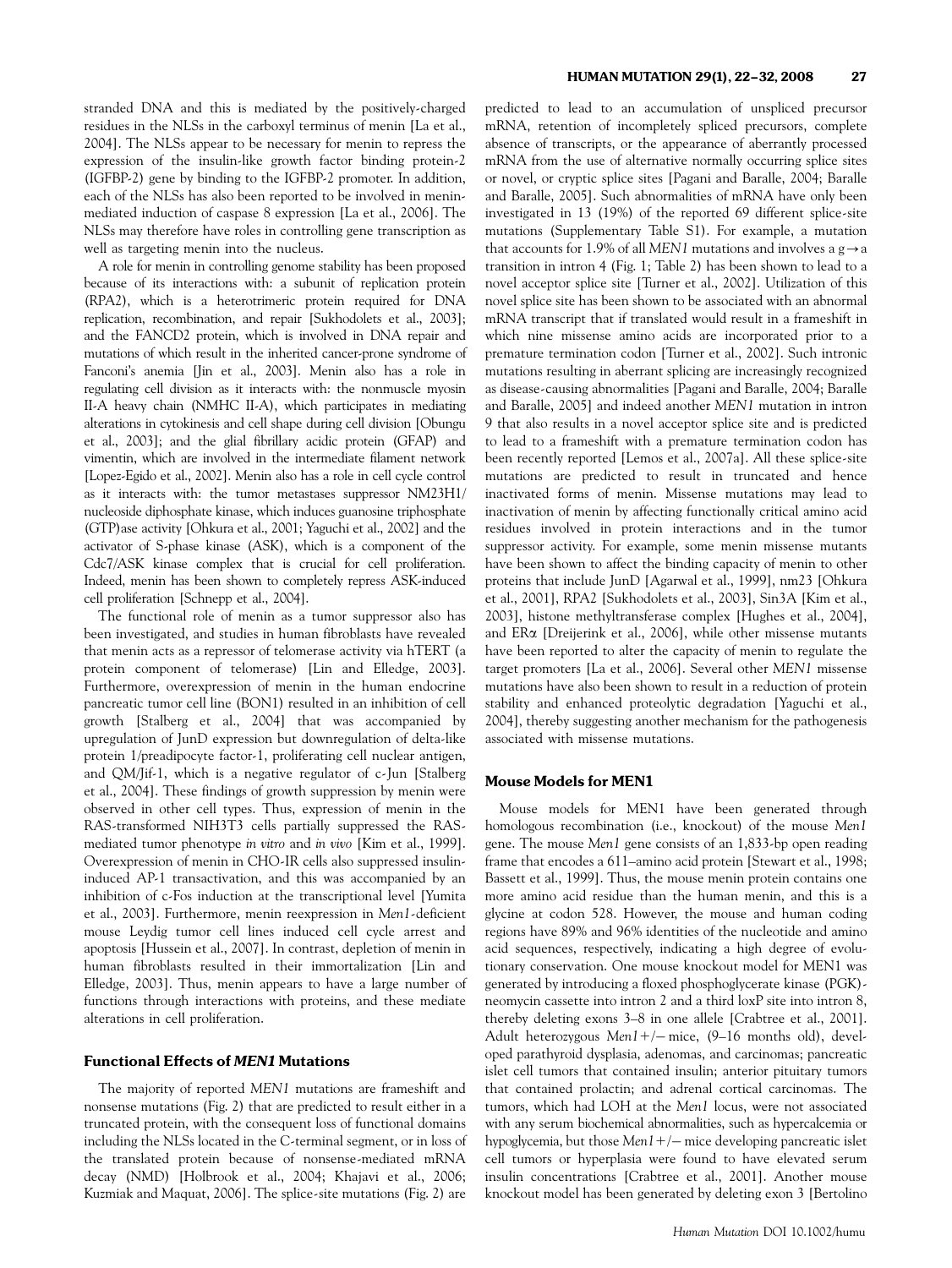et al., 2003a], and adult heterozygous M*en1+/–* mice were found to develop parathyroid adenomas and carcinomas; pancreatic islet cell tumors that consisted of insulinomas, gastrinomas, or glucagonomas; and anterior pituitary tumors that consisted of prolactinomas or somatotrophinomas. These  $Men1+/-$  mice also developed tumors of the thyroid, Leydig cells, ovarian stroma, and mammary glands [Bertolino et al., 2003a]. Two other mouse knockout models have also been generated by deleting either exon 2, which contains the translation start site [Loffler et al., 2007] or exons 1 and 2 [Lemos et al., 2007b]. In both of these studies, Men1+/- mice were found to develop parathyroid, pancreatic islet, and anterior pituitary tumors. In addition, a proportion of these  $Men1+/-$  mice also developed tumors of the thyroid, adrenals, and gonads. Thus, heterozygous Men1+/– mice from these four different types of knockouts provide a model for the human MEN1 disease. However, in another study, heterozygous mice Men1+/– surprisingly died as embryos in late gestation, with some embryos developing omphalocele [Scacheri et al., 2001]. Homozygous Men1-/- mice from three studies [Crabtree et al., 2001; Bertolino et al., 2003b; Lemos et al., 2007c] have been reported to die in utero at embryonic days 11.5–13.5. In one study these Men1-/- mice were developmentally delayed and significantly smaller, and 20% of them developed craniofacial abnormalities [Crabtree et al., 2001]. The craniofacial abnormalities have been shown to be due to dysplasia of the membranous skull bones, and this developmental pathway involves the BMP-2 signaling pathway [Sowa et al., 2003]. In another study, M*en1* —/ mice were smaller and developed extensive hemorrhage and edema [Bertolino et al., 2003b]. In addition, many of these Men1-/– mice had abnormalities of the neural tube, heart, and liver [Bertolino et al., 2003b]. Thus, many Men1–/– mice had a failure of the closure of the neural tube, myocardial hypotrophy with a thin interventricular septum, and decreased hepatic cellularity, which was associated with an altered organization and enhanced apoptosis [Bertolino et al., 2003b]. These results from the Men1–/- mice reveal an important role for the MEN1 gene in the embryonic development of multiple organs.

# Model of Tumorigenesis

More than 90% of tumors from MEN1 patients have LOH, and this has generally been taken as evidence that the MEN1 gene acts as a tumor-suppressor gene, consistent with Knudson's two-hit hypothesis [Knudson, 1971; Knudson et al., 1973; Larsson et al., 1988; Friedman et al., 1989; Thakker et al., 1989]. However, this LOH represents only one mechanism by which the second hit may occur, with the other mechanisms being intragenic deletions and point mutations. MEN1 tumors (e.g., parathyroids, insulinoma, and lipoma) that do not have LOH have been shown to harbor different somatic and germline mutations of the MEN1 gene [Pannett and Thakker, 2001], consistent with the Knudson two-hit hypothesis.

# CLINICAL AND DIAGNOSTIC RELEVANCE

MEN1 is inherited as an autosomal dominant disorder in most patients [Benson et al., 1987; Calender et al., 1995; Trump et al., 1996; Marx et al., 1998]. Occasionally, MEN1 may arise sporadically (i.e., without a family history), although it may be difficult to make the distinction between sporadic and familial forms [Thakker, 2006]. In some cases, a family history may be absent because the parent with MEN1 is not available and may have already died before any manifestations developed, and other cases may be due to de novo mutations, which will be transmitted in an autosomal dominant manner in future generations [Agarwal et al., 1997; Bassett et al., 1998; Teh et al., 1998]. MEN1 is an uncommon disorder, but because of its autosomal dominant inheritance, the finding of MEN1 in a patient has important implications for other family members; first-degree relatives have about a 50% risk of development of the disease [Benson et al., 1987; Calender et al., 1995; Trump et al., 1996; Marx et al., 1998]. Screening for MEN1 in patients involves the detection of tumors and ascertainment of the germline genetic state, that is, normal or mutant gene carrier [Brandi et al., 2001]. Detection of tumors entails clinical, biochemical, and radiologic investigations for MEN1-associated tumors in patients [Trump et al., 1996; Brandi et al., 2001]. The characterization of the MEN1 gene [Chandrasekharappa et al., 1997; European Consortium on MEN1, 1997] has facilitated identification of individuals who have mutations and hence a high risk of acquiring the disease.

Molecular genetic analysis for MEN1 either by detecting mutations or by performing segregation studies using linked markers is useful in identifying individuals who are mutant carriers and thus have a high risk of tumor development [Brandi et al., 2001; Thakker, 2006]. The advantages of DNA analysis are that it requires a single blood sample and does not in theory need to be repeated because the analysis is independent of the age of the individual and provides an objective result. Such mutational analysis may be undertaken in children within the first decade because tumors have developed in some children by the age of 5 years [Stratakis et al., 2000], and appropriate intervention in the form of biochemical testing, or treatment, or both, has been considered [Lips et al., 1984; Brandi et al., 2001]. However, the great diversity together with widely scattered locations of the MEN1 mutations [Pannett and Thakker, 1999] and a lack of genotype–phenotype correlation, make such mutational screening time consuming, arduous, and expensive [Thakker, 1998]. Nevertheless, an integrated program of both mutational analysis, to identify mutant gene carriers, and biochemical screening, to detect the development of tumors, is of advantage and used by many centers [Brandi et al., 2001; Thakker, 2006]. Thus, a DNA test identifying an individual as a mutant gene carrier is likely to lead not to immediate medical or surgical treatment but to earlier and more frequent biochemical and radiologic screening, whereas a DNA result indicating that an individual is not at risk will lead to a decision for no further clinical investigations. Thus, the identification of MEN1 mutations may be of help in the clinical management of patients and their families with this disorder.

# FUTURE PROSPECTS

The identification of the MEN1 gene and the possibility of performing genetic testing have facilitated the clinical management of MEN1 patients and family members and increased our knowledge of this disorder. In addition, the finding of a tumor suppressor role for MEN1 and the identification of interacting proteins involved in regulation of transcription, genome stability, cell division, and proliferation have provided some clues to the function of menin, but the pathways of menin action in normal tissues and in tumors still need to be established. The availability of MEN1 mouse models offers new approaches that may help in understanding these roles of menin and provide insights into the process of endocrine tumorigenesis. However, much still remains to be elucidated about the role of MEN1 and its encoded protein in the development of endocrine tumors. Despite the widespread tissue expression of menin, tumors in MEN1 are mostly confined to a limited set of tissues and the basis for this specificity still remains unknown. In addition, the frequent occurrence of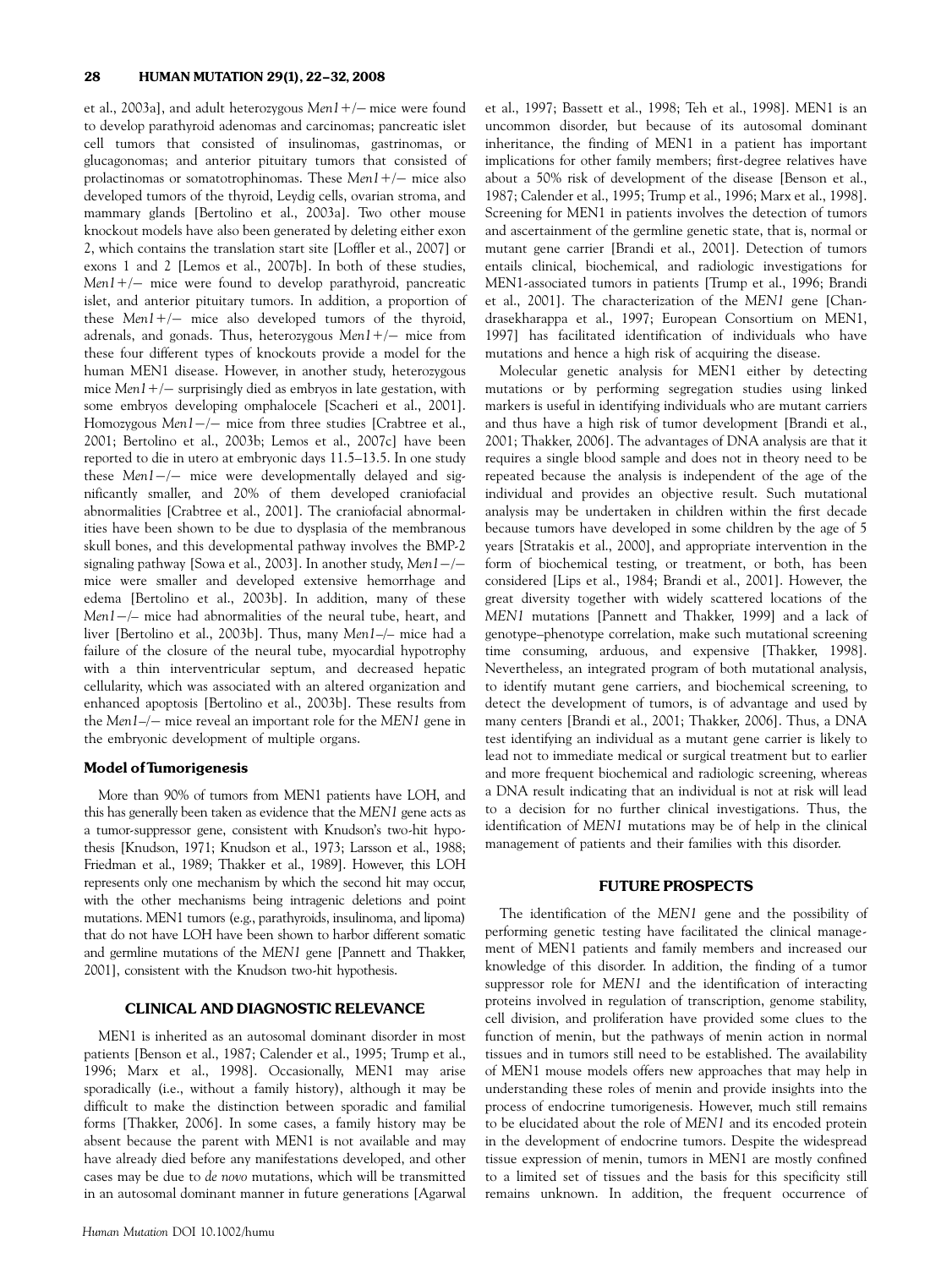nonendocrine tumors such as lipomas, collagenomas, and angiofibromas in MEN1 patients needs to be explored and the roles of menin in non-endocrine cells needs to be elucidated.

# ACKNOWLEDGMENTS

We thank the Medical Research Council, UK (M.C.L., R.V.T.); the Evelyn Coombes Memorial Fund (R.V.T.); and the Portuguese Foundation for Science and Technology (BD/12415/2003) (M.C.L.).

# **REFERENCES**

- Agarwal SK, Kester MB, Debelenko LV, Heppner C, Emmert-Buck MR, Skarulis MC, Doppman JL, Kim YS, Lubensky IA, Zhuang Z, Green JS, Guru SC, Manickam P, Olufemi SE, Liotta LA, Chandrasekharappa SC, Collins FS, Spiegel AM, Burns AL, Marx SJ. 1997. Germline mutations of the MEN1 gene in familial multiple endocrine neoplasia type 1 and related states. Hum Mol Genet 6:1169–1175.
- Agarwal SK, Guru SC, Heppner C, Erdos MR, Collins RM, Park SY, Saggar S, Chandrasekharappa SC, Collins FS, Spiegel AM, Marx SJ, Burns AL. 1999. Menin interacts with the AP1 transcription factor JunD and represses JunD-activated transcription. Cell 96:143–152.
- Agarwal SK, Kennedy PA, Scacheri PC, Novotny EA, Hickman AB, Cerrato A, Rice TS, Moore JB, Rao S, Ji Y, Mateo C, Libutti SK, Oliver B, Chandrasekharappa SC, Burns AL, Collins FS, Spiegel AM, Marx SJ. 2005. Menin molecular interactions: insights into normal functions and tumorigenesis. Horm Metab Res 37:369–374.
- Balogh K, Racz K, Patocs A, Hunyady L. 2006. Menin and its interacting proteins: elucidation of menin function. Trends Endocrinol Metab 17: 357–364.
- Baralle D, Baralle M. 2005. Splicing in action: assessing disease causing sequence changes. J Med Genet 42:737–748.
- Bassett JH, Forbes SA, Pannett AA, Lloyd SE, Christie PT, Wooding C, Harding B, Besser GM, Edwards CR, Monson JP, Sampson J, Wass JA, Wheeler MH, Thakker RV. 1998. Characterization of mutations in patients with multiple endocrine neoplasia type 1. Am J Hum Genet 62: 232–244.
- Bassett JH, Rashbass P, Harding B, Forbes SA, Pannett AA, Thakker RV. 1999. Studies of the murine homolog of the multiple endocrine neoplasia type 1 (MEN1) gene, Men1. J Bone Miner Res 14:3–10.
- Benson L, Ljunghall S, Akerstrom G, Oberg K. 1987. Hyperparathyroidism presenting as the first lesion in multiple endocrine neoplasia type 1. Am J Med 82:731–737.
- Bergman L, Teh B, Cardinal J, Palmer J, Walters M, Shepherd J, Cameron D, Hayward N. 2000. Identification of MEN1 gene mutations in families with MEN 1 and related disorders. Br J Cancer 83:1009–1014.
- Bertolino P, Tong WM, Galendo D, Wang ZQ, Zhang CX. 2003a. Heterozygous Men1 mutant mice develop a range of endocrine tumors mimicking multiple endocrine neoplasia type 1. Mol Endocrinol 17: 1880–1892.
- Bertolino P, Radovanovic I, Casse H, Aguzzi A, Wang ZQ, Zhang CX. 2003b. Genetic ablation of the tumor suppressor menin causes lethality at mid-gestation with defects in multiple organs. Mech Dev 120: 549–560.
- Boni R, Vortmeyer AO, Pack S, Park WS, Burg G, Hofbauer G, Darling T, Liotta L, Zhuang Z. 1998. Somatic mutations of the MEN1 tumor suppressor gene detected in sporadic angiofibromas. J Invest Dermatol 111:539–540.
- Brandi ML, Gagel RF, Angeli A, Bilezikian JP, Beck-Peccoz P, Bordi C, Conte-Devolx B, Falchetti A, Gheri RG, Libroia A, Lips CJ, Lombardi G, Mannelli M, Pacini F, Ponder BA, Raue F, Skogseid B, Tamburrano G, Thakker RV, Thompson NW, Tomassetti P, Tonelli F, Wells SA, Jr, Marx SJ. 2001. Guidelines for diagnosis and therapy of MEN type 1 and type 2. J Clin Endocrinol Metab 86:5658–5671.
- Burgess JR, Shepherd JJ, Parameswaran V, Hoffman L, Greenaway TM. 1996. Spectrum of pituitary disease in multiple endocrine neoplasia type 1 (MEN 1): clinical, biochemical, and radiological features of pituitary

disease in a large MEN 1 kindred. J Clin Endocrinol Metab 81: 2642–2646.

- Burgess JR, Greenaway TM, Shepherd JJ. 1998. Expression of the MEN-1 gene in a large kindred with multiple endocrine neoplasia type 1. J Intern Med 243:465–470.
- Burgess JR, Nord B, David R, Greenaway TM, Parameswaran V, Larsson C, Shepherd JJ, Teh BT. 2000. Phenotype and phenocopy: the relationship between genotype and clinical phenotype in a single large family with multiple endocrine neoplasia type 1 (MEN 1). Clin Endocrinol (Oxf) 53:205–211.
- Busygina V, Kottemann MC, Scott KL, Plon SE, Bale AE. 2006. Multiple endocrine neoplasia type 1 interacts with forkhead transcription factor CHES1 in DNA damage response. Cancer Res 66:8397–8403.
- Bystrom C, Larsson C, Blomberg C, Sandelin K, Falkmer U, Skogseid B, Oberg K, Werner S, Nordenskjold M. 1990. Localization of the MEN1 gene to a small region within chromosome 11q13 by deletion mapping in tumors. Proc Natl Acad Sci USA 87:1968–1972.
- Calender A, Giraud S, Cougard P, Chanson P, Lenoir G, Murat A, Hamon P, Proye C. 1995. Multiple endocrine neoplasia type 1 in France: clinical and genetic studies. J Intern Med 238:263–268.
- Carling T, Correa P, Hessman O, Hedberg J, Skogseid B, Lindberg D, Rastad J, Westin G, Akerstrom G. 1998. Parathyroid MEN1 gene mutations in relation to clinical characteristics of nonfamilial primary hyperparathyroidism. J Clin Endocrinol Metab 83:2960–2963.
- Cebrian A, Ruiz-Llorente S, Cascon A, Pollan M, Diez JJ, Pico A, Telleria D, Benitez J, Robledo M. 2003. Mutational and gross deletion study of the MEN1 gene and correlation with clinical features in Spanish patients. J Med Genet 40:e72.
- Chandrasekharappa SC, Guru SC, Manickam P, Olufemi SE, Collins FS, Emmert-Buck MR, Debelenko LV, Zhuang Z, Lubensky IA, Liotta LA, Crabtree JS, Wang Y, Roe BA, Weisemann J, Boguski MS, Agarwal SK, Kester MB, Kim YS, Heppner C, Dong Q, Spiegel AM, Burns AL, Marx SJ. 1997. Positional cloning of the gene for multiple endocrine neoplasiatype 1. Science 276:404–407.
- Chandrasekharappa SC, Teh BT. 2003. Functional studies of the MEN1 gene. J Intern Med 253:606–615.
- Crabtree JS, Scacheri PC, Ward JM, Garrett-Beal L, Emmert-Buck MR, Edgemon KA, Lorang D, Libutti SK, Chandrasekharappa SC, Marx SJ, Spiegel AM, Collins FS. 2001. A mouse model of multiple endocrine neoplasia, type 1, develops multiple endocrine tumors. Proc Natl Acad Sci USA 98:1118–1123.
- Cupisti K, Hoppner W, Dotzenrath C, Simon D, Berndt I, Roher HD, Goretzki PE. 2000. Lack of MEN1 gene mutations in 27 sporadic insulinomas. Eur J Clin Invest 30:325–329.
- Debelenko LV, Brambilla E, Agarwal SK, Swalwell JI, Kester MB, Lubensky IA, Zhuang Z, Guru SC, Manickam P, Olufemi SE, Chandrasekharappa SC, Crabtree JS, Kim YS, Heppner C, Burns AL, Spiegel AM, Marx SJ, Liotta LA, Collins FS, Travis WD, Emmert-Buck MR. 1997. Identification of MEN1 gene mutations in sporadic carcinoid tumors of the lung. Hum Mol Genet 6:2285–2290.
- den Dunnen JT, Antonarakis SE. 2001. Nomenclature for the description of human sequence variations. Hum Genet 109:121–124.
- Doherty GM, Olson JA, Frisella MM, Lairmore TC, Wells SA Jr, Norton JA. 1998. Lethality of multiple endocrine neoplasia type I. World J Surg 22:581–586; discussion 586–587.
- Dreijerink KM, Mulder KW, Winkler GS, Hoppener JW, Lips CJ, Timmers HT. 2006. Menin links estrogen receptor activation to histone H3K4 trimethylation. Cancer Res 66:4929–4935.
- European Consortium on MEN1. 1997. Identification of the multiple endocrine neoplasia type 1 (MEN1) gene. The European Consortium on MEN1. Hum Mol Genet 6:1177–1183.
- Farnebo F, Teh BT, Kytola S, Svensson A, Phelan C, Sandelin K, Thompson NW, Hoog A, Weber G, Farnebo LO, Larsson C. 1998. Alterations of the MEN1 gene in sporadic parathyroid tumors. J Clin Endocrinol Metab 83: 2627–2630.
- Friedman E, Sakaguchi K, Bale AE, Falchetti A, Streeten E, Zimering MB, Weinstein LS, McBride WO, Nakamura Y, Brandi ML. 1989. Clonality of parathyroid tumors in familial multiple endocrine neoplasia type 1. N Engl J Med 321:213–218.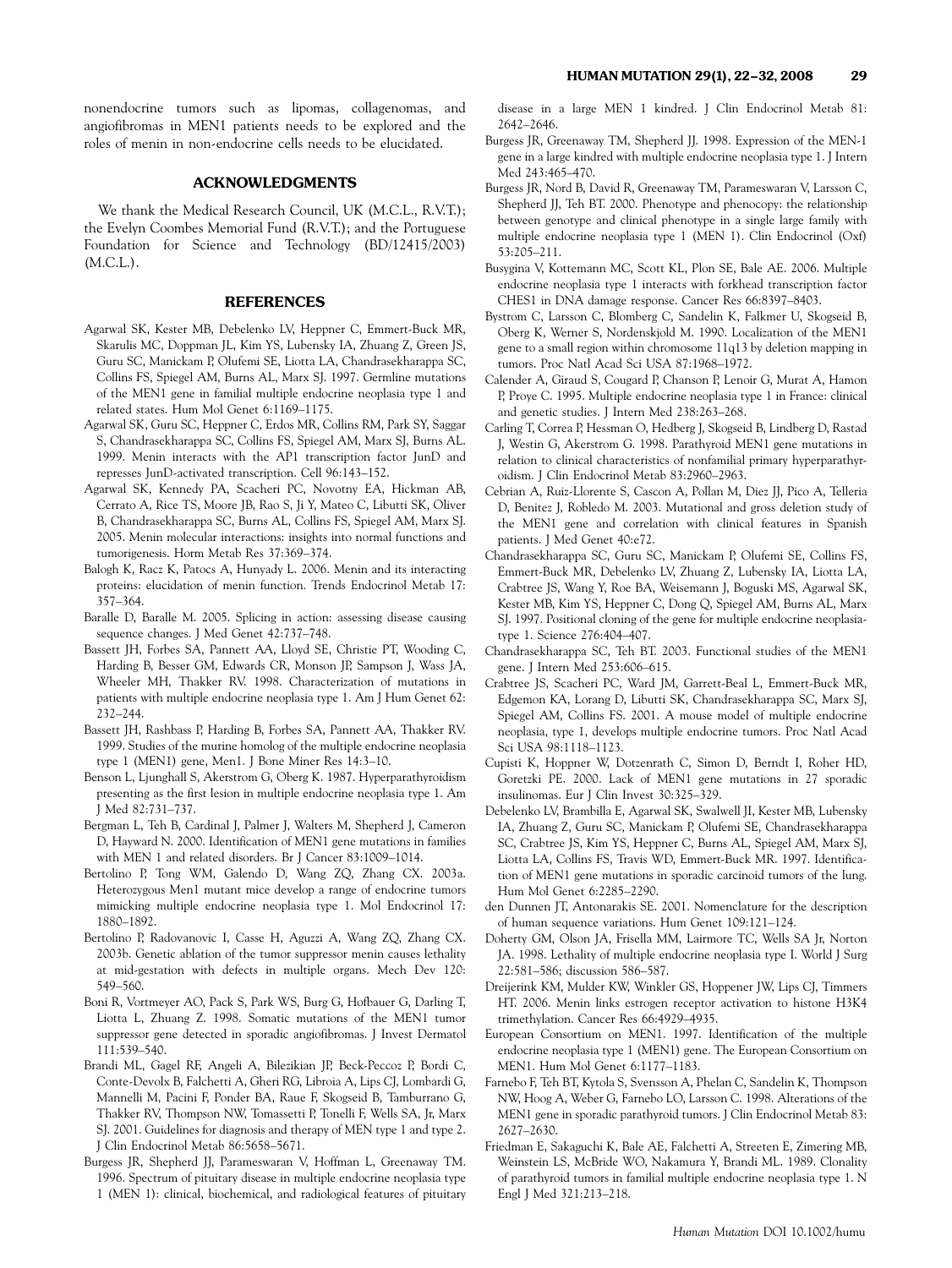- Fujii T, Kawai T, Saito K, Hishima T, Hayashi Y, Imura J, Hironaka M, Hosoya Y, Koike M, Fukayama M. 1999. MEN1 gene mutations in sporadic neuroendocrine tumors of foregut derivation. Pathol Int 49: 968–973.
- Gallo A, Cuozzo C, Esposito I, Maggiolini M, Bonofiglio D, Vivacqua A, Garramone M, Weiss C, Bohmann D, Musti AM. 2002. Menin uncouples Elk-1, JunD and c-Jun phosphorylation from MAP kinase activation. Oncogene 21:6434–6445.
- Giraud S, Zhang CX, Serova-Sinilnikova O, Wautot V, Salandre J, Buisson N, Waterlot C, Bauters C, Porchet N, Aubert JP, Emy P, Cadiot G, Delemer B, Chabre O, Niccoli P, Leprat F, Duron F, Emperauger B, Cougard P, Goudet P, Sarfati E, Riou JP, Guichard S, Rodier M, Meyrier A, Caron P, Vantyghem MC, Assayag M, Peix JL, Pugeat M, Rohmer V, Vallotton M, Lenoir G, Gaudray P, Proye C, Conte-Devolx B, Chanson P, Shugart YY, Goldgar D, Murat A, Calender A. 1998. Germ-line mutation analysis in patients with multiple endocrine neoplasia type 1 and related disorders. Am J Hum Genet 63:455–467.
- Gortz B, Roth J, Speel EJ, Krahenmann A, De Krijger RR, Matias-Guiu X, Muletta-Feurer S, Rutmann K, Saremaslani P, Heitz PU, Komminoth P. 1999a. MEN1 gene mutation analysis of sporadic adrenocortical lesions. Int J Cancer 80:373–379.
- Gortz B, Roth J, Krahenmann A, de Krijger RR, Muletta-Feurer S, Rutimann K, Saremaslani P, Speel EJ, Heitz PU, Komminoth P. 1999b. Mutations and allelic deletions of the MEN1 gene are associated with a subset of sporadic endocrine pancreatic and neuroendocrine tumors and not restricted to foregut neoplasms. Am J Pathol 154:429–436.
- Guru SC, Goldsmith PK, Burns AL, Marx SJ, Spiegel AM, Collins FS, Chandrasekharappa SC. 1998. Menin, the product of the MEN1 gene, is a nuclear protein. Proc Natl Acad Sci USA 95:1630–1634.
- Hamaguchi K, Nguyen DC, Yanase T, Ikuyama S, Goto K, Takayanagi R, Nawata H, Kusuda Y, Fukagawa K, Sakata T. 1999. Novel germline mutations of the MEN1 gene in Japanese patients with multiple endocrine neoplasia type 1. J Hum Genet 44:43–47.
- Hao W, Skarulis MC, Simonds WF, Weinstein LS, Agarwal SK, Mateo C, James-Newton L, Hobbs GR, Gibril F, Jensen RT, Marx SJ. 2004. Multiple endocrine neoplasia type 1 variant with frequent prolactinoma and rare gastrinoma. J Clin Endocrinol Metab 89:3776–3784.
- Heppner C, Kester MB, Agarwal SK, Debelenko LV, Emmert-Buck MR, Guru SC, Manickam P, Olufemi SE, Skarulis MC, Doppman JL, Alexander RH, Kim YS, Saggar SK, Lubensky IA, Zhuang Z, Liotta LA, Chandrasekharappa SC, Collins FS, Spiegel AM, Burns AL, Marx SJ. 1997. Somatic mutation of the MEN1 gene in parathyroid tumours. Nat Genet 16:375–378.
- Heppner C, Bilimoria KY, Agarwal SK, Kester M, Whitty LJ, Guru SC, Chandrasekharappa SC, Collins FS, Spiegel AM, Marx SJ, Burns AL. 2001. The tumor suppressor protein menin interacts with NF-kappaB proteins and inhibits NF-kappaB-mediated transactivation. Oncogene 20:4917–4925.
- Hessman O, Lindberg D, Skogseid B, Carling T, Hellman P, Rastad J, Akerstrom G, Westin G. 1998. Mutation of the multiple endocrine neoplasia type 1 gene in nonfamilial, malignant tumors of the endocrine pancreas. Cancer Res 58:377–379.
- Hirai SI, Ryseck RP, Mechta F, Bravo R, Yaniv M. 1989. Characterization of junD: a new member of the jun proto-oncogene family. EMBO J 8:1433–1439.
- Holbrook JA, Neu-Yilik G, Hentze MW, Kulozik AE. 2004. Nonsensemediated decay approaches the clinic. Nat Genet 36:801–808.
- Huang SC, Zhuang Z, Weil RJ, Pack S, Wang C, Krutzsch HC, Pham TA, Lubensky IA. 1999. Nuclear/cytoplasmic localization of the multiple endocrine neoplasia type 1 gene product, menin. Lab Invest 79:301–310.
- Hughes CM, Rozenblatt-Rosen O, Milne TA, Copeland TD, Levine SS, Lee JC, Hayes DN, Shanmugam KS, Bhattacharjee A, Biondi CA, Kay GF, Hayward NK, Hess JL, Meyerson M. 2004. Menin associates with a trithorax family histone methyltransferase complex and with the hoxc8 locus. Mol Cell 13:587–597.
- Hussein N, Casse H, Fontaniere S, Morera AM, Asensio MJ, Bakeli S, Lu JL, Coste I, Di Clemente N, Bertolino P, Zhang CX. 2007. Reconstituted expression of menin in Men1-deficient mouse Leydig tumour cells induces cell cycle arrest and apoptosis. Eur J Cancer 43:402–414.
- Jager AC, Friis-Hansen L, Hansen TV, Eskildsen PC, Solling K, Knigge U, Hansen CP, Andersen PH, Brixen K, Feldt-Rasmussen U, Kroustrup JP, Mollerup CL, Rehfeld JF, Blichert-Toft M, Nielsen FC. 2006. Characteristics of the Danish families with multiple endocrine neoplasia type 1. Mol Cell Endocrinol 249:123–132.
- Jin S, Mao H, Schnepp RW, Sykes SM, Silva AC, D'Andrea AD, Hua X. 2003. Menin associates with FANCD2, a protein involved in repair of DNA damage. Cancer Res 63:4204–4210.
- Kaji H, Canaff L, Lebrun JJ, Goltzman D, Hendy GN. 2001. Inactivation of menin, a Smad3-interacting protein, blocks transforming growth factor type beta signaling. Proc Natl Acad Sci USA 98:3837–3842.
- Karnik SK, Hughes CM, Gu X, Rozenblatt-Rosen O, McLean GW, Xiong Y, Meyerson M, Kim SK. 2005. Menin regulates pancreatic islet growth by promoting histone methylation and expression of genes encoding p27Kip1 and p18INK4c. Proc Natl Acad Sci USA 102:14659–14664.
- Khajavi M, Inoue K, Lupski JR. 2006. Nonsense-mediated mRNA decay modulates clinical outcome of genetic disease. Eur J Hum Genet 14: 1074–1081.
- Khodaei-O'Brien S, Zablewska B, Fromaget M, Bylund L, Weber G, Gaudray P. 2000. Heterogeneity at the 5'-end of MEN1 transcripts. Biochem Biophys Res Commun 276:508–514.
- Kim YS, Burns AL, Goldsmith PK, Heppner C, Park SY, Chandrasekharappa SC, Collins FS, Spiegel AM, Marx SJ. 1999. Stable overexpression of MEN1 suppresses tumorigenicity of RAS. Oncogene 18:5936–5942.
- Kim H, Lee JE, Cho EJ, Liu JO, Youn HD. 2003. Menin, a tumor suppressor, represses JunD-mediated transcriptional activity by association with an mSin3A-histone deacetylase complex. Cancer Res 63: 6135–6139.
- Knudson AG, Jr. 1971. Mutation and cancer: statistical study of retinoblastoma. Proc Natl Acad Sci USA 68:820–823.
- Knudson AG, Jr, Strong LC, Anderson DE. 1973. Heredity and cancer in man. Prog Med Genet 9:113–158.
- Kuzmiak HA, Maquat LE. 2006. Applying nonsense-mediated mRNA decay research to the clinic: progress and challenges. Trends Mol Med 12:306–316.
- La P, Silva AC, Hou Z, Wang H, Schnepp RW, Yan N, Shi Y, Hua X. 2004. Direct binding of DNA by tumor suppressor menin. J Biol Chem 279:49045–49054.
- La P, Desmond A, Hou Z, Silva AC, Schnepp RW, Hua X. 2006. Tumor suppressor menin: the essential role of nuclear localization signal domains in coordinating gene expression. Oncogene 25:3537–3546.
- Landis CA, Masters SB, Spada A, Pace AM, Bourne HR, Vallar L. 1989. GTPase inhibiting mutations activate the alpha chain of Gs and stimulate adenylyl cyclase in human pituitary tumours. Nature 340:692–696.
- Larsson C, Skogseid B, Oberg K, Nakamura Y, Nordenskjold M. 1988. Multiple endocrine neoplasia type 1 gene maps to chromosome 11 and is lost in insulinoma. Nature 332:85–87.
- Lemmens IH, Forsberg L, Pannett AA, Meyen E, Piehl F, Turner JJ, Van de Ven WJ, Thakker RV, Larsson C, Kas K. 2001. Menin interacts directly with the homeobox-containing protein Pem. Biochem Biophys Res Commun 286:426–431.
- Lemos MC, Harding B, Shalet SM, Thakker RV. 2007a. A novel MEN1 intronic mutation associated with multiple endocrine neoplasia type 1. Clin Endocrinol (Oxf) 66:709–713.
- Lemos MC, Harding B, Bowl M, Reed A, Tateossian H, Hough T, Fraser W, Cheeseman M, Thakker RV. 2007b. Mice deleted for a multiple endocrine neoplasia type 1 (MEN1) allele develop pancreatic, pituitary and parathyroid tumours in association with hypercalcaemia. Endocrine Abstracts 13:OC22.
- Lemos MC, Harding B, Thakker RV. 2007c. Genetic background influences expression of multiple endocrine neoplasia type 1 (MEN1) mutation, implicating a role for genetic modifiers. Endocrine Abstracts 13:P199A.
- Lin SY, Elledge SJ. 2003. Multiple tumor suppressor pathways negatively regulate telomerase. Cell 113:881–889.
- Lips CJ, Vasen HF, Lamers CB. 1984. Multiple endocrine neoplasia syndromes. Crit Rev Oncol Hematol 2:117–184.
- Loffler KA, Biondi CA, Gartside M, Waring P, Stark M, Serewko-Auret MM, Muller HK, Hayward NK, Kay GF. 2007. Broad tumor spectrum in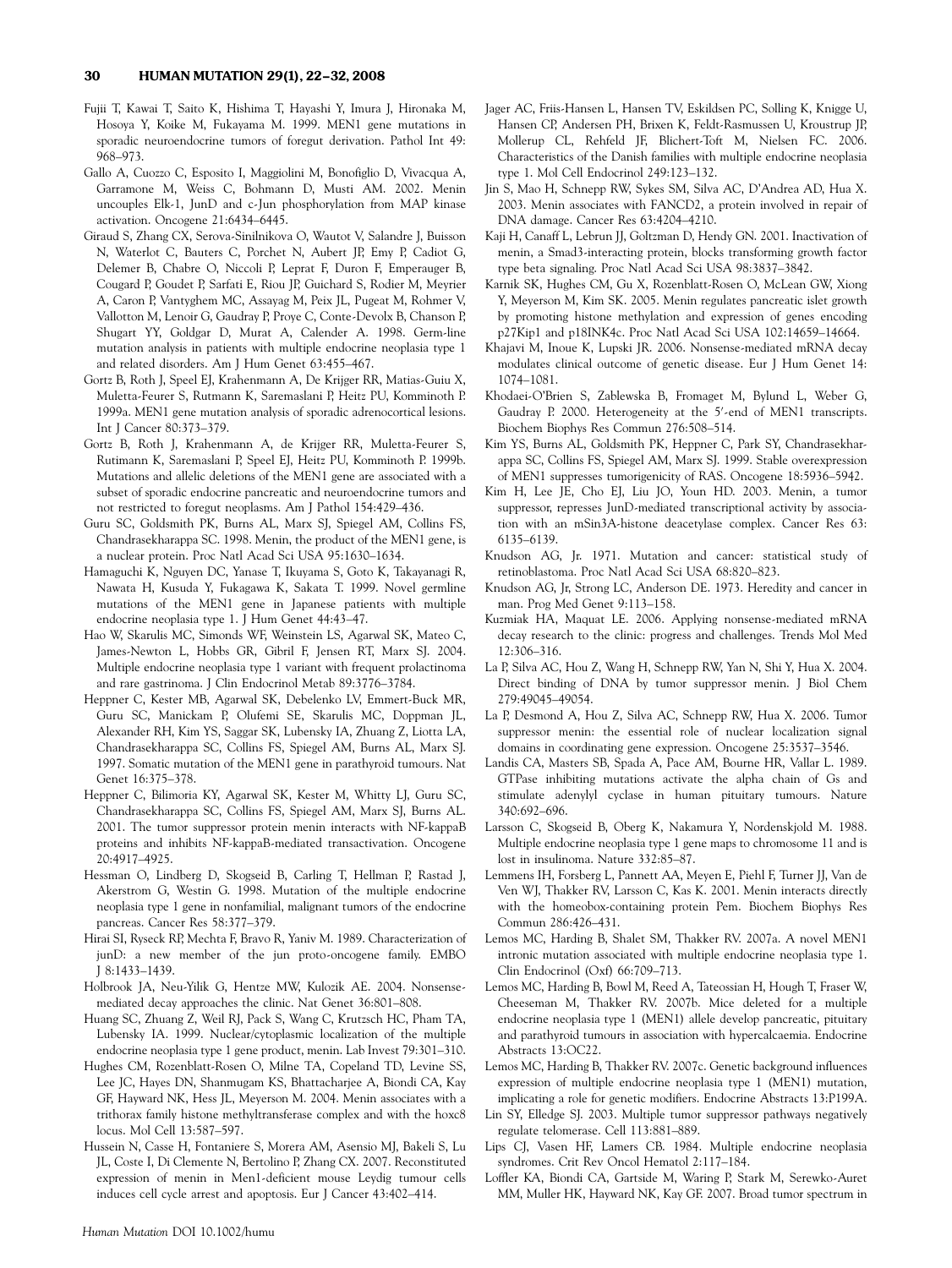a mouse model of multiple endocrine neoplasia type 1. Int J Cancer 120:259–267.

- Lopez-Egido J, Cunningham J, Berg M, Oberg K, Bongcam-Rudloff E, Gobl A. 2002. Menin's interaction with glial fibrillary acidic protein and vimentin suggests a role for the intermediate filament network in regulating menin activity. Exp Cell Res 278:175–183.
- Ludwig L, Schleithoff L, Kessler H, Wagner PK, Boehm BO, Karges W. 1999. Loss of wild-type MEN1 gene expression in multiple endocrine neoplasia type 1-associated parathyroid adenoma. Endocr J 46:539–544.
- Lyons J, Landis CA, Harsh G, Vallar L, Grunewald K, Feichtinger H, Duh QY, Clark OH, Kawasaki E, Bourne HR. 1990. Two G protein oncogenes in human endocrine tumors. Science 249:655–659.
- Mailman MD, Muscarella P, Schirmer WJ, Ellison EC, O'Dorisio TM, Prior TW. 1999. Identification of MEN1 mutations in sporadic enteropancreatic neuroendocrine tumors by analysis of paraffin-embedded tissue. Clin Chem 45:29–34.
- Marx S, Spiegel AM, Skarulis MC, Doppman JL, Collins FS, Liotta LA. 1998. Multiple endocrine neoplasia type 1: clinical and genetic topics. Ann Intern Med 129:484–494.
- Miedlich S, Krohn K, Lamesch P, Muller A, Paschke R. 2000. Frequency of somatic MEN1 gene mutations in monoclonal parathyroid tumours of patients with primary hyperparathyroidism. Eur J Endocrinol 143:47–54.
- Milne TA, Hughes CM, Lloyd R, Yang Z, Rozenblatt-Rosen O, Dou Y, Schnepp RW, Krankel C, Livolsi VA, Gibbs D, Hua X, Roeder RG, Meyerson M, Hess JL. 2005. Menin and MLL cooperatively regulate expression of cyclin-dependent kinase inhibitors. Proc Natl Acad Sci USA 102:749–754.
- Nord B, Platz A, Smoczynski K, Kytola S, Robertson G, Calender A, Murat A, Weintraub D, Burgess J, Edwards M, Skogseid B, Owen D, Lassam N, Hogg D, Larsson C, Teh BT. 2000. Malignant melanoma in patients with multiple endocrine neoplasia type 1 and involvement of the MEN1 gene in sporadic melanoma. Int J Cancer 87:463–467.
- Obungu VH, Lee Burns A, Agarwal SK, Chandrasekharapa SC, Adelstein RS, Marx SJ. 2003. Menin, a tumor suppressor, associates with nonmuscle myosin II-A heavy chain. Oncogene 22:6347–6358.
- Ohkura N, Kishi M, Tsukada T, Yamaguchi K. 2001. Menin, a gene product responsible for multiple endocrine neoplasia type 1, interacts with the putative tumor metastasis suppressor nm23. Biochem Biophys Res Commun 282:1206–1210.
- Olufemi SE, Green JS, Manickam P, Guru SC, Agarwal SK, Kester MB, Dong Q, Burns AL, Spiegel AM, Marx SJ, Collins FS, Chandrasekharappa SC. 1998. Common ancestral mutation in the MEN1 gene is likely responsible for the prolactinoma variant of MEN1 (MEN1Burin) in four kindreds from Newfoundland. Hum Mutat 11:264–269.
- Pagani F, Baralle FE. 2004. Genomic variants in exons and introns: identifying the splicing spoilers. Nat Rev Genet 5:389–396.
- Pannett AA, Thakker RV. 1999. Multiple endocrine neoplasia type 1. Endocr Relat Cancer 6:449–473.
- Pannett AA, Thakker RV. 2001. Somatic mutations in MEN type 1 tumors, consistent with the Knudson ''two-hit'' hypothesis. J Clin Endocrinol Metab 86:4371–4374.
- Pfarr CM, Mechta F, Spyrou G, Lallemand D, Carillo S, Yaniv M. 1994. Mouse JunD negatively regulates fibroblast growth and antagonizes transformation by ras. Cell 76:747–760.
- Prezant TR, Levine J, Melmed S. 1998. Molecular characterization of the MEN1 tumor suppressor gene in sporadic pituitary tumors. J Clin Endocrinol Metab 83:1388–1391.
- Ryder K, Lanahan A, Perez-Albuerne E, Nathans D. 1989. jun-D: a third member of the jun gene family. Proc Natl Acad Sci USA 86:1500–1503.
- Sato K, Yamazaki K, Zhu H, Kanbe M, Iihara M, Wada Y, Tanaka R, Okamoto T, Ito Y, Obara T. 2000. Somatic mutations of the multiple endocrine neoplasia type 1 (MEN1) gene in patients with sporadic, nonfamilial primary hyperparathyroidism. Surgery 127:337–341.
- Scacheri PC, Crabtree JS, Novotny EA, Garrett-Beal L, Chen A, Edgemon KA, Marx SJ, Spiegel AM, Chandrasekharappa SC, Collins FS. 2001. Bidirectional transcriptional activity of PGK-neomycin and unexpected embryonic lethality in heterozygote chimeric knockout mice. Genesis 30: 259–263.
- Scacheri PC, Davis S, Odom DT, Crawford GE, Perkins S, Halawi MJ, Agarwal SK, Marx SJ, Spiegel AM, Meltzer PS, Collins FS. 2006. Genome-wide analysis of menin binding provides insights into MEN1 tumorigenesis. PLoS Genet 2:e51.
- Schmidt MC, Henke RT, Stangl AP, Meyer-Puttlitz B, Stoffel-Wagner B, Schramm J, von Deimling A. 1999. Analysis of the MEN1 gene in sporadic pituitary adenomas. J Pathol 188:168–173.
- Schnepp RW, Hou Z, Wang H, Petersen C, Silva A, Masai H, Hua X. 2004. Functional interaction between tumor suppressor menin and activator of S-phase kinase. Cancer Res 64:6791–6796.
- Shan L, Nakamura Y, Nakamura M, Yokoi T, Tsujimoto M, Arima R, Kameya T, Kakudo K. 1998. Somatic mutations of multiple endocrine neoplasia type 1 gene in the sporadic endocrine tumors. Lab Invest 78: 471–475.
- Soares BS, Frohman LA. 2004. Isolated familial somatotropinoma. Pituitary 7:95–101.
- Soares BS, Eguchi K, Frohman LA. 2005. Tumor deletion mapping on chromosome 11q13 in eight families with isolated familial somatotropinoma and in 15 sporadic somatotropinomas. J Clin Endocrinol Metab 90:6580–6587.
- Sowa H, Kaji H, Canaff L, Hendy GN, Tsukamoto T, Yamaguchi T, Miyazono K, Sugimoto T, Chihara K. 2003. Inactivation of menin, the product of the multiple endocrine neoplasia type 1 gene, inhibits the commitment of multipotential mesenchymal stem cells into the osteoblast lineage. J Biol Chem 278:21058–21069.
- Sowa H, Kaji H, Hendy GN, Canaff L, Komori T, Sugimoto T, Chihara K. 2004. Menin is required for bone morphogenetic protein 2- and transforming growth factor beta-regulated osteoblastic differentiation through interaction with Smads and Runx2. J Biol Chem 279: 40267–40275.
- Stalberg P, Grimfjard P, Santesson M, Zhou Y, Lindberg D, Gobl A, Oberg K, Westin G, Rastad J, Wang S, Skogseid B. 2004. Transfection of the multiple endocrine neoplasia type 1 gene to a human endocrine pancreatic tumor cell line inhibits cell growth and affects expression of JunD, delta-like protein 1/preadipocyte factor-1, proliferating cell nuclear antigen, and QM/Jif-1. J Clin Endocrinol Metab 89: 2326–2337.
- Stewart C, Parente F, Piehl F, Farnebo F, Quincey D, Silins G, Bergman L, Carle GF, Lemmens I, Grimmond S, Xian CZ, Khodei S, Teh BT, Lagercrantz J, Siggers P, Calender A, Van de Vem V, Kas K, Weber G, Hayward N, Gaudray P, Larsson C. 1998. Characterization of the mouse Men1 gene and its expression during development. Oncogene 17: 2485–2493.
- Stratakis CA, Schussheim DH, Freedman SM, Keil MF, Pack SD, Agarwal SK, Skarulis MC, Weil RJ, Lubensky IA, Zhuang Z, Oldfield EH, Marx SJ. 2000. Pituitary macroadenoma in a 5-year-old: an early expression of multiple endocrine neoplasia type 1. J Clin Endocrinol Metab 85: 4776–4780.
- Sukhodolets KE, Hickman AB, Agarwal SK, Sukhodolets MV, Obungu VH, Novotny EA, Crabtree JS, Chandrasekharappa SC, Collins FS, Spiegel AM, Burns AL, Marx SJ. 2003. The 32-kilodalton subunit of replication protein A interacts with menin, the product of the MEN1 tumor suppressor gene. Mol Cell Biol 23:493–509.
- Tanaka C, Kimura T, Yang P, Moritani M, Yamaoka T, Yamada S, Sano T, Yoshimoto K, Itakura M. 1998. Analysis of loss of heterozygosity on chromosome 11 and infrequent inactivation of the MEN1 gene in sporadic pituitary adenomas. J Clin Endocrinol Metab 83: 2631–2634.
- Teh BT, Kytola S, Farnebo F, Bergman L, Wong FK, Weber G, Hayward N, Larsson C, Skogseid B, Beckers A, Phelan C, Edwards M, Epstein M, Alford F, Hurley D, Grimmond S, Silins G, Walters M, Stewart C, Cardinal J, Khodaei S, Parente F, Tranebjaerg L, Jorde R, Salmela P. 1998. Mutation analysis of the MEN1 gene in multiple endocrine neoplasia type 1, familial acromegaly and familial isolated hyperparathyroidism. J Clin Endocrinol Metab 83:2621–2626.
- Thakker RV, Bouloux P, Wooding C, Chotai K, Broad PM, Spurr NK, Besser GM, O'Riordan JL. 1989. Association of parathyroid tumors in multiple endocrine neoplasia type 1 with loss of alleles on chromosome 11. N Engl J Med 321:218–224.